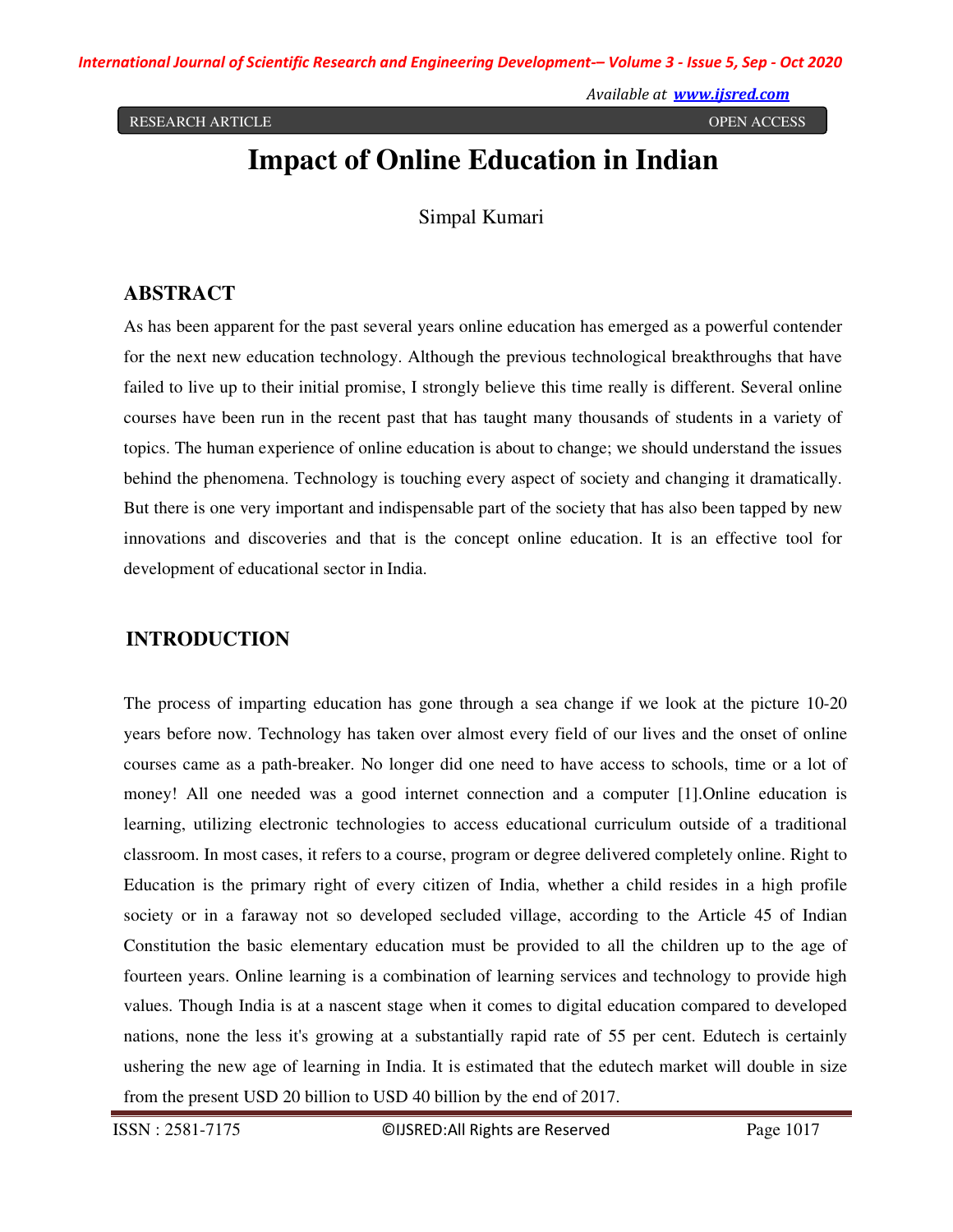*Available at www.ijsred.com*

# **Objective of the Study**

- To understand the concept of online education.
- To study current state and future of online education in India.
- Research Methodology

This research paper is conceptual and Exploratory in nature. In order to meet such objective secondary method is adopted. The secondary data was collected through books, periodicals, and journal and published material related digital learning for the study.

#### The growth of digital learning

Following are the main reasons for the growth of online education in India:

- With nearly a billion people on mobile phones and over 200 million mobiles connected to the internet, there has been a considerable rise in digital learning
- The use of best-in-class content, real-time learning and feedback methods, and personalised instructions has encouraged online learning
- People are stepping towards digital learning as the edutech firms are providing them the comfort of 'live and interactive' anywhere learning in digital format, through its online programmes
- These online courses are affordable and easily accessible
- Digital learning aims to break the numerous barriers that are preventing people from receiving quality education in the physically bound classrooms

How is online learning changing education?

• 'Live and interactive' digital learning empowers the learners to receive par excellence, quality education anytime and anywhere. Whether it is career and technical education or projectbased learning, it gives learners a more interactive platform for learning and assessment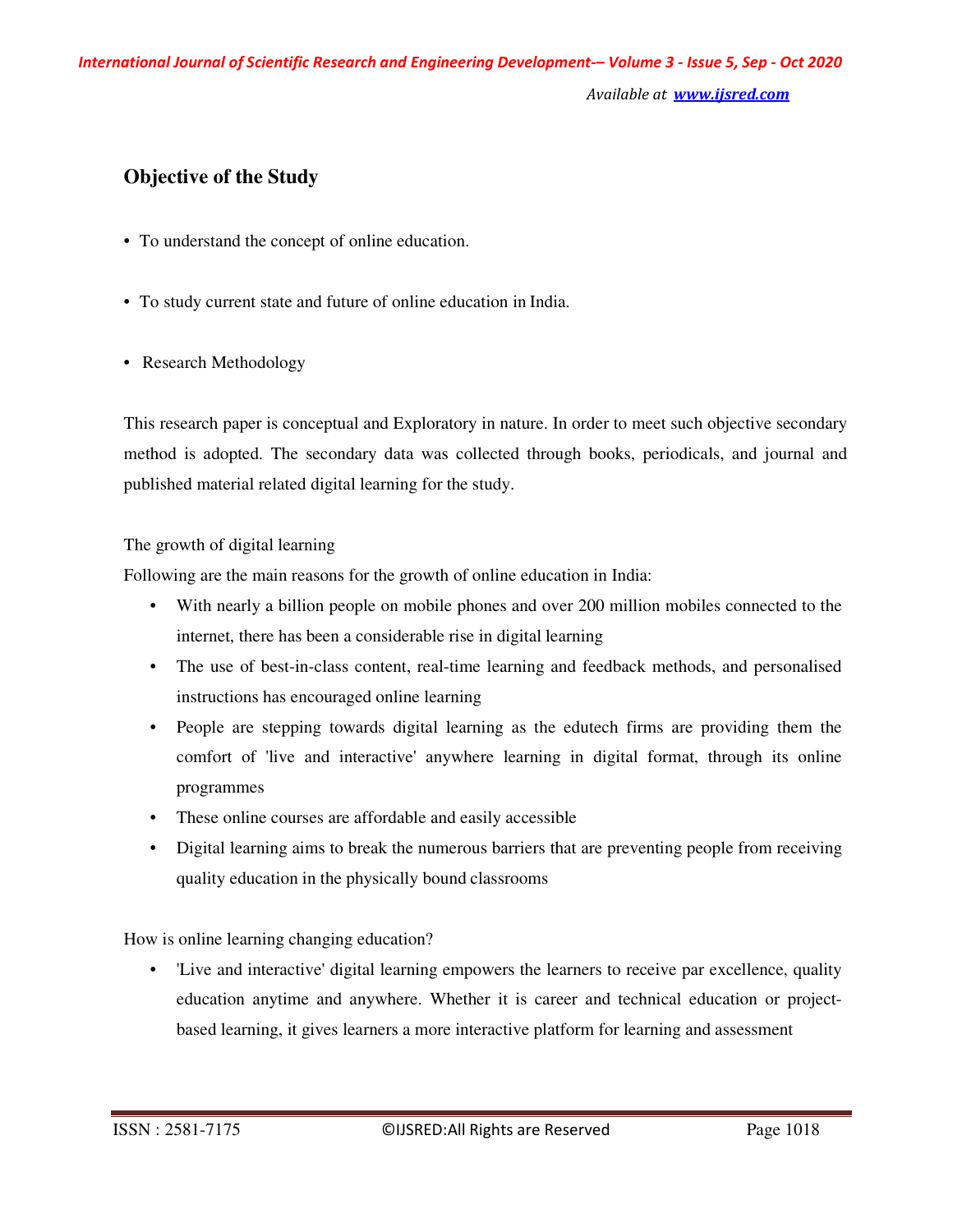- Free online courses open up avenues for both education providers and students. People are more confident to take these courses and when they see results, they do not hesitate to pay for more
- Online education gives students an opportunity to plan their future course of action and fast track their careers
- Through live and interactive digital learning, edutech firms are imparting comprehensive and specialised knowledge which will enable children and adults to learn with a purpose and instil a sense of belief in them
- Such offerings are changing the way India learns by giving students an edge in learning, along with an opportunity to progress in their career

Online education increases the applicability power

The impact of new technologies in educational contexts has been mostly positive as new technologies have given educators the opportunity to enhance their knowledge, skills, and therefore, enhance the standard of education through constructivist learning environment with digital storytelling

- Audio visual aids, interactive, educational simulations help understand concepts and theories enabling better learning
- The students gain knowledge from masters of the subjects from world class institutes which is something they have always desired
- They also benefit by learning from eminent corporate leaders, business academicians as well as the industry connoisseurs. These experts share their valuable insights on the relevant, practical and must know aspects of the corporate world, enabling the students to gain comprehensive and specialised knowledge

Social media as a learning tool

- Social media as a tool can be used to enhance e- learning experience and make it more engaging, relevant and culturally diverse
- Students can critique and share feedback on each other's assignments, work in collaboration to create content that can be easily accessed
- This also gives them an opportunity to ask questions and have multiple responses shared on real-time basis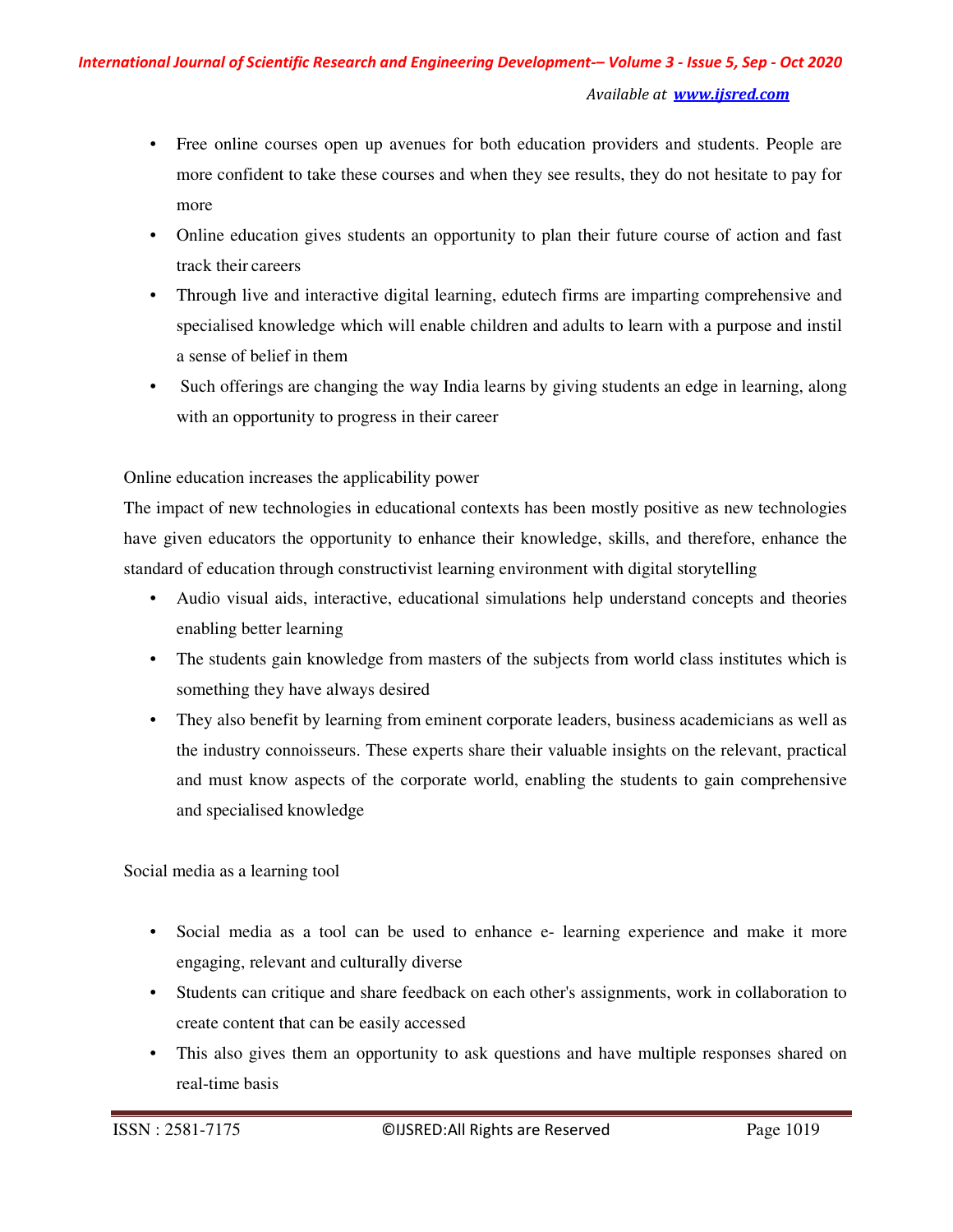- Social media helps in making the students aware of the current happenings, concerns, issues, social activities and prospective employment
- Thus the relationship between classroom-based learning and social media is significant in the fast pacing modern day world

Rural India and digital education digital education is breaking the numerous barriers that are preventing students in rural India from receiving quality education in the physically bound classrooms:

- 'Direct to Device' technology will empower these students to get quality education, anytime and anywhere
- It will enable them to save time, by having more freedom to move at their own pace as well as help them save money by avoiding "hidden costs" of education, like transportation fees etc.
- By not having to be at a certain class at a certain time, it will assist working students to not limit their work schedule, helping them to not lose on wages that they can potentially earn
- With the flexibility of online courses, students can conserve more hours and more money, enabling them to learn with a purpose and instil a sense of self-belief in them

# **Current state of E-learning in India**

The education sector in India is no longer bound to just classrooms. Thanks to new start-ups and higher internet and smartphone penetration, the online learning space in India is growing manifold. The e-learning market in India is estimated to be around \$3 billion. The central government's efforts to make digital learning available to students in every corner of the country is also aiding the sector. Currently, online training in India focuses equally on both school and college-based courses as well as mid-level professional courses. For instance, Bengaluru-based Entrance india provides practice papers for all engineering and medical entrance tests in India. The company aims to help students focus on the right subjects and contents rather than swim blindly in an ocean of study materials available across different media. Also, they focus on convenience-based training because online capability enables students to get access to subjects anytime and anywhere. According to studies, India and China will lead the growth in project management roles, generating about 4 million and 8.1 million roles, respectively, by 2020. Hence, the business looks to grow from now on. Another reason why online training will gain momentum is because of the need for re-skilling, For instance, about a decade ago, all that a software professional was required to know were programming languages. Now these professionals need to update themselves on other aspects like big data analytics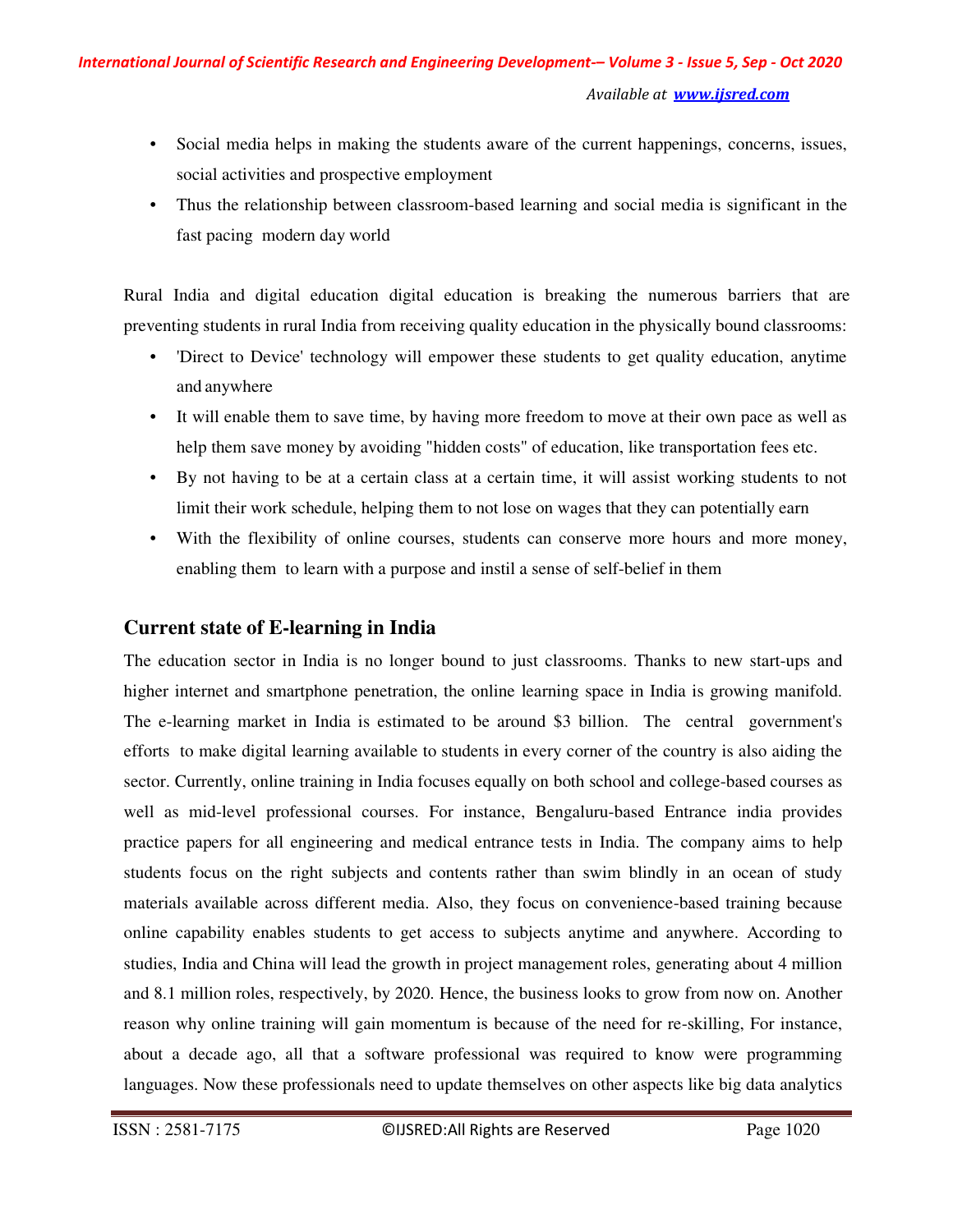and cloud computing. Better salary hikes and promotions are also the reasons why people undertake new courses. A lot of start-ups are already setting their foot in what they think will be the next big thing in India after e-commerce. While some companies like Simplilearn and Intellipaat look to generate content, especially aiming at mid-level professionals, others like Learnsocial plays more of an aggregator role. These companies also offer blended classes, integrating both online and offline experience, along with self- take courses. Bengaluru-based Simplilearn offers more than 200 certification courses in project management, information technology service management, Microsoft certification, quality management and financial management. The company has over 300 courses across 150 countries, with over 600 employees and has trained over 200,000 professionals across the globe. Intellipaat, started in 2011, provides online training to IT professionals including corporate training, and self-paced courses and offers over 80 technological courses across different domains. According to chief executive officer DiwakarChittora, the company is witnessing almost a 1,000% increment in terms of growth. The company caters to corporates like Genpact, Ericsson, Sony, CISCO, TCS, Wipro, and Tata Communications among others. Hyderabad-based Learnsocial is a sixmonth old company and works on an aggregator model. It aims to cater to both mid-level professionals' and students alike. "We want to become the Amazon of online learning. We want to provide thousands of posts on <u>learnsocial.c</u>om, aggregating content from various experts, content houses or universities," says founderRaju Vanapala. Learnsocial has close to 200,000 users and has trained more than 1,100 learners.

The future of digital learning with the Digital India programme's vision to transform India into a digitally empowered society and knowledge economy, the education sector in India is poised to witness major growth in the years to come. Technology-led reach and easy access will bring about a socio-economic difference in the lives of Indian learners.

# **CHALLENGES**

- Lack of Infrastructure and hardware facilities which hamper reliability of online learning
- Problem in finding willing skilled manpower to training illiterate rural areas of India.
- No or very less computer based courses/skills taught to students in government primary schools to increase their knowledge about ICT importance in rural development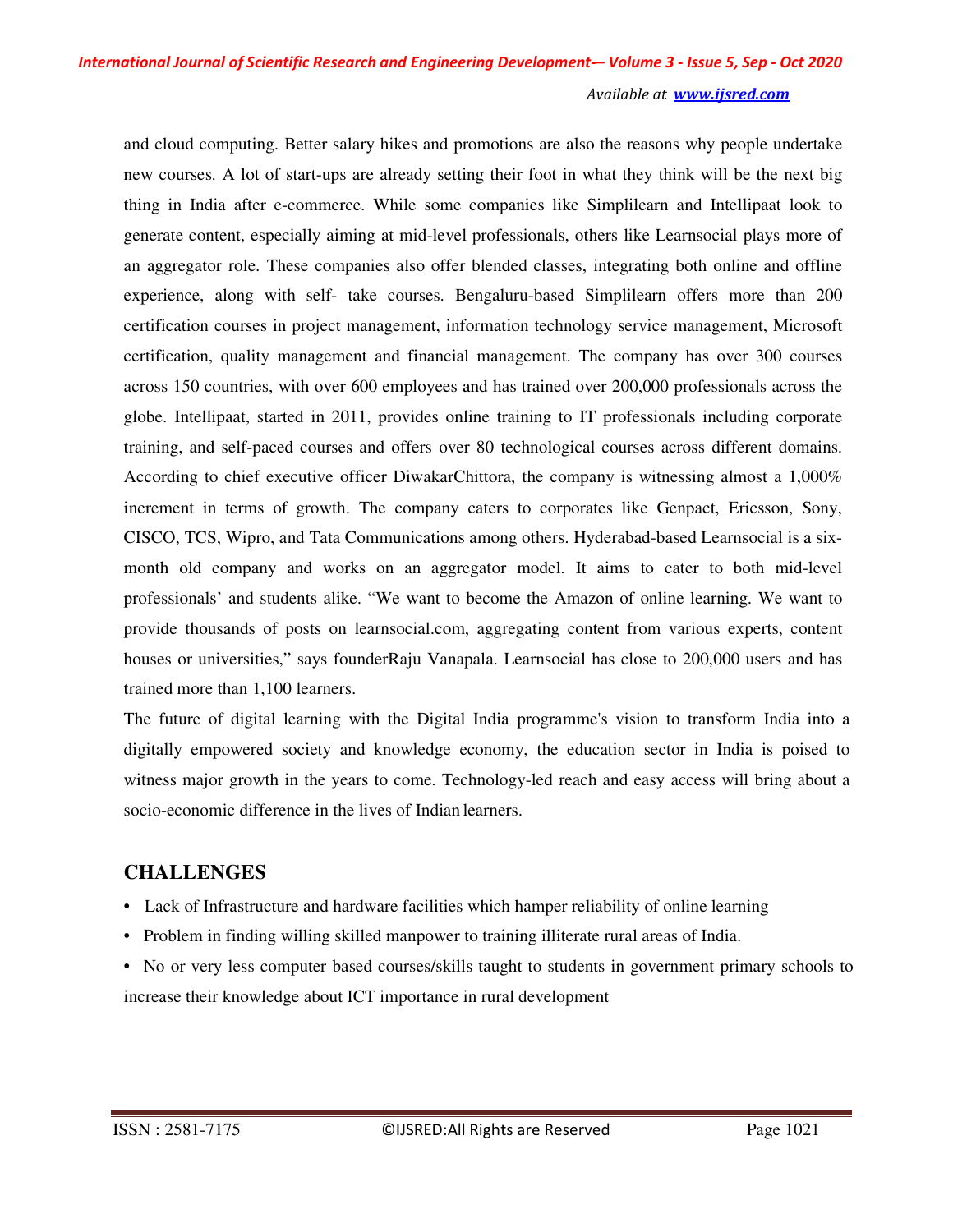## **ACKNOWLEDGEMENTS**

I would like to show our gratitude to the Prof Bashir Ahmad Rather, Principal, and Government Degree College Kulgam for sharing his pearls of wisdom with me during the course of this research, and I thank my fellow colleagues Prof Sajad Ahmad Shah and Prof Shamim Ahmad Hakim for their insights and critics. Iam also immensely grateful to Prof KaisarGiri, Head Department of Computer Science, Islamic University of Science and Technology, Awantipora, Srinagar for his comments on an earlier version of the manuscript.

### **REFERENCES**

[1]. AnandTamrakar, Kamal K. Mehta (2011) "Analysis of Effectiveness of Web based E Learning Through Information Technology" International Journal of Soft Computing and Engineering (IJSCE) ISSN: 2231-2307, Volume-1, Issue-3

[2]. AnandRimmi, SaxenaSharad, SaxenaShilpi (2012) "ELearning and Its Impact on Rural Areas" I.J.Modern Education and Computer Science

[3]. ArunGaikwad, Vrishali SurndraRandhir (2016)."E- Learning in India: Wheel of Change" International Journal of e-Education, e-Business, e-Management and e-Learning, Volume 6

[4]. Aggarwal Deepshikha (2009)."Role of e-Learning in A Developing Country Like India" Proceedings of the 3rd National Conference; INDIACom-2009.

[5]. Dinesha H A, Dr. V.K. Agrawal.(2011). Advanced Technologies and Tools for Indian Rural School Education System International Journal of Computer Applications (0975 – 8887)

[6]. GaikwadArun, RandhirVrishaliSurndra(2016) ELearning in India: Wheel of Change International Journal

[7].www.indiatoday.intoday.in/education/story/digital-learning-taking...india/1/774514.html